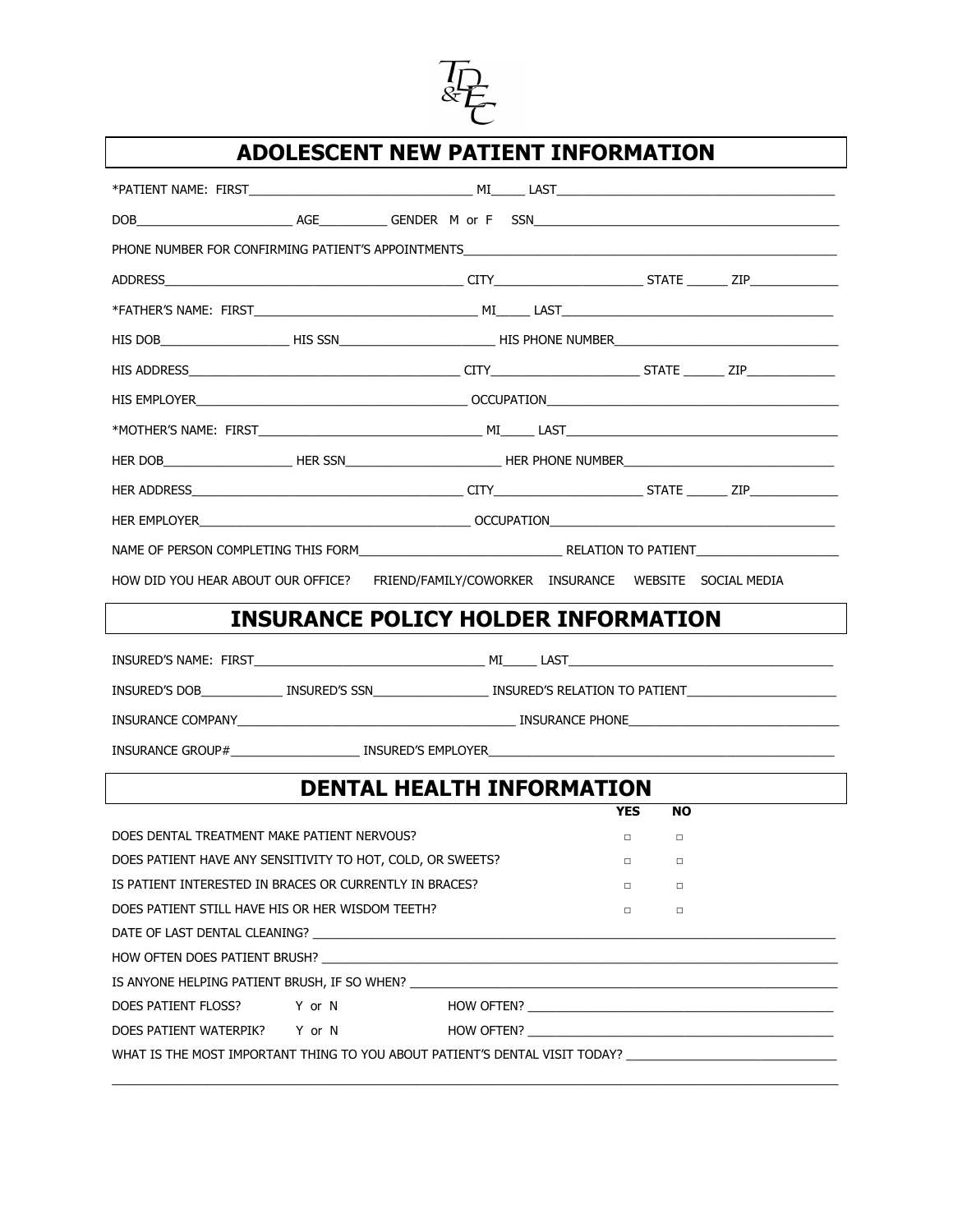

## **GENERAL HEALTH INFORMATION**

DOES PATIENT HAVE A PRIMARY CARE PHYSICIAN? Y or N PHYSICIAN'S NAME \_\_\_\_\_\_\_\_\_\_\_\_\_\_\_\_\_\_\_\_\_\_\_\_\_\_\_\_\_\_\_\_\_\_\_\_\_\_ PHYSICIAN'S PHONE\_\_\_\_\_\_\_\_\_\_\_\_\_\_\_\_\_\_\_\_\_\_\_\_\_\_\_

HAS PATIENT HAD ANY SERIOUS ILLNESSES, OPERATIONS, OR HOSPITALIZATIONS? Y or N IF YES, PLEASE EXPLAIN

## **Health History: Please answer yes to anything that pertains to Patient**

|                                             | Yes | No |
|---------------------------------------------|-----|----|
| Is your child healthy?                      |     |    |
| Is your child allergic to anything?         |     |    |
| If so, what?                                |     |    |
| Does your child have regular medical exams? |     |    |
| Is your child up to date on immunizations?  |     |    |
| ADD/ADHD                                    |     |    |
| <b>Heart conditions</b>                     |     |    |
| Congenital heart defect                     |     |    |
| Lung problems                               |     |    |
| Sinus problems/allergies                    |     |    |
| Coronavirus                                 |     |    |
| Liver problems                              |     |    |
| Kidney problems                             |     |    |
| Stomach problems                            |     |    |
| Seizures                                    |     |    |
| <b>Diabetes</b>                             |     |    |
| Cerebral palsy                              |     |    |
| Bleeding disorder                           |     |    |
| Anemia                                      |     |    |
| <b>Hepatitis</b>                            |     |    |
| Sleep apnea/snoring                         |     |    |
| Tuberculosis                                |     |    |
| Asthma                                      |     |    |
| Mentally handicapped                        |     |    |
| Anxiety                                     |     |    |
| Depression                                  |     |    |
| Autism                                      |     |    |
| Speech disorder                             |     |    |
| Hearing disorder                            |     |    |
| Vision disorder                             |     |    |

**\*PLEASE LIST ALL CURRENT MEDICATIONS OR PROVIDE A MEDICATION LIST:**

## **ANY ADDITIONAL COMMENTS:**

I HEREBY AUTHORIZE DIRECT PAYMENT OF MY INSURANCE BENEFITS TO THOMAS DENTAL CARE. I UNDERSTAND THAT I AM RESPONSIBLE FOR ALL COSTS ASSOCIATED WITH MY DENTAL TREATMENT. I HEREBY AUTHORIZE THOMAS DENTAL CARE TO ADMINISTER SUCH MEDICATION AND PERFORM SUCH DIAGNOSTIC AND THERAPEUTIC PROCEDURES AS MAY BE NECESSARY FOR PROPER DENTAL CARE. I UNDERSTAND THE IMPORTANCE OF A TRUTHFUL HEALTH HISTORY AND REALIZE THAT INCOMPLETE INFORMATION MAY HAVE AN ADVERSE EFFECT ON MY TREATMENT. TO THE BEST OF MY KNOWLEDGE, THE INFORMATION ABOVE IS COMPLETE AND ACCURATE.

 $\_$  , and the state of the state of the state of the state of the state of the state of the state of the state of the state of the state of the state of the state of the state of the state of the state of the state of the  $\_$  , and the state of the state of the state of the state of the state of the state of the state of the state of the state of the state of the state of the state of the state of the state of the state of the state of the

 $\_$  , and the state of the state of the state of the state of the state of the state of the state of the state of the state of the state of the state of the state of the state of the state of the state of the state of the  $\_$  , and the state of the state of the state of the state of the state of the state of the state of the state of the state of the state of the state of the state of the state of the state of the state of the state of the

| <b>Patient Name:</b>      | Date: |
|---------------------------|-------|
| <b>Patient Signature:</b> |       |